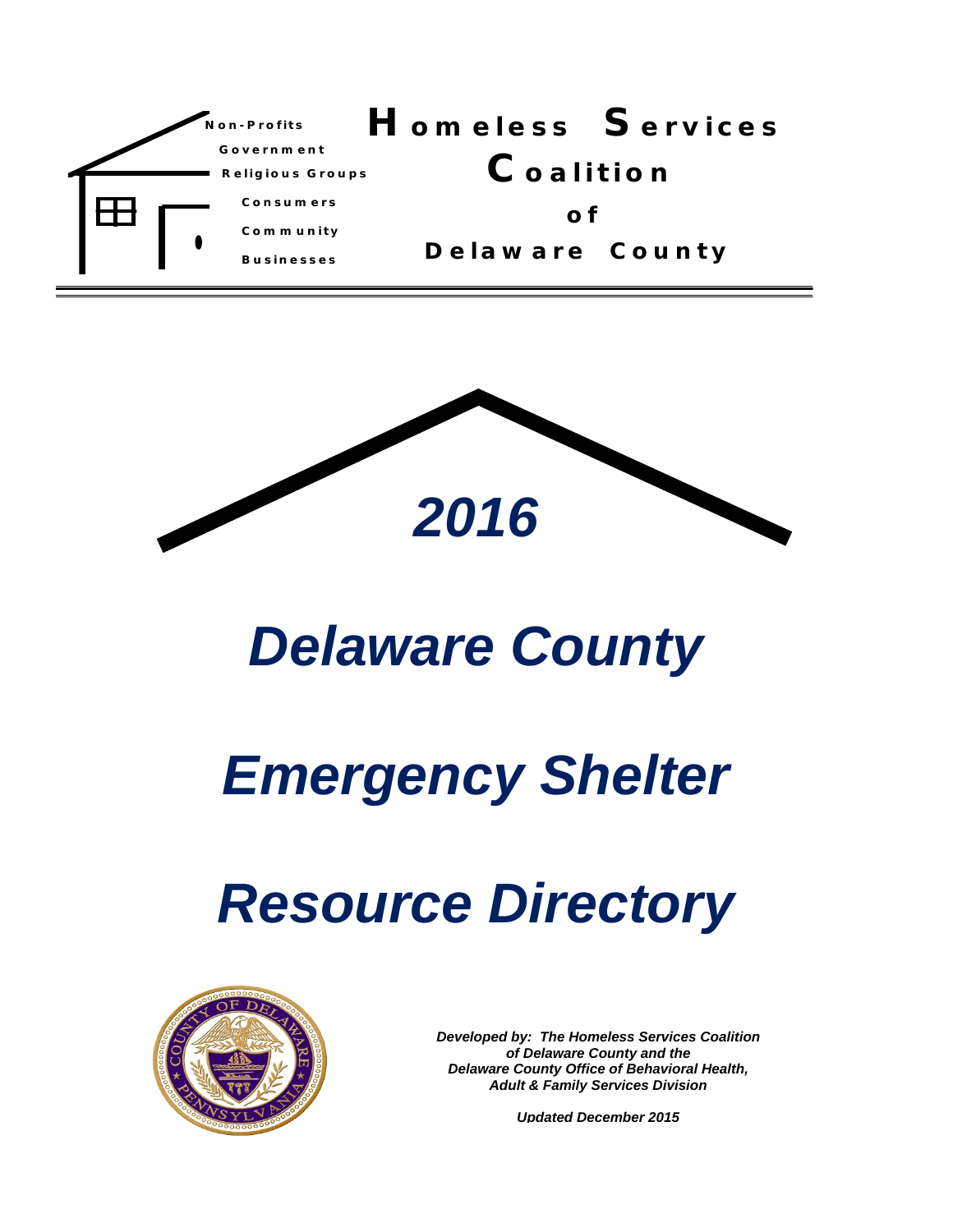#### **HOMELESS SERVICES COALITION OF DELAWARE COUNTY 2016 EMERGENCY SHELTER DIRECTORY**

| <b>Severe Weather</b>                  | Winter Shelter Plan & Other Severe Weather Information           | 3            |
|----------------------------------------|------------------------------------------------------------------|--------------|
|                                        | <b>Wheelchair Accessible Programs</b>                            | 4            |
| Other<br><b>Shelter</b><br>Information | <b>Vulnerable Adults</b>                                         | 4            |
|                                        | Shelter Policy on "Couples"                                      | 4            |
|                                        | <b>City Team Ministries</b>                                      | 5            |
| <b>Single</b>                          | Connect-by-Night                                                 | 6            |
| <b>Adults</b>                          | Life Center of Eastern Delaware County                           | 7            |
|                                        | Salvation Army - Warming Center                                  | 8            |
|                                        | Wesley House Community Corp.                                     | 9            |
| <b>Families</b>                        | Families with Children Overview                                  | 10           |
| with                                   | Domestic Abuse Project                                           | 11           |
| Children                               | Family Promise of Delaware County                                | 12           |
|                                        | Community Action Agency Assessment & Eligibility<br>Requirements | 13, 14, & 15 |
|                                        | ❖ Temporary Emergency Shelter Placement<br>Program               | 16           |
|                                        | <b>Family Management Center</b><br>❖                             | 17           |
|                                        | ❖ Wesley House Community Corp.                                   | 17           |
|                                        | <b>CAADC Referral Form</b>                                       | 18           |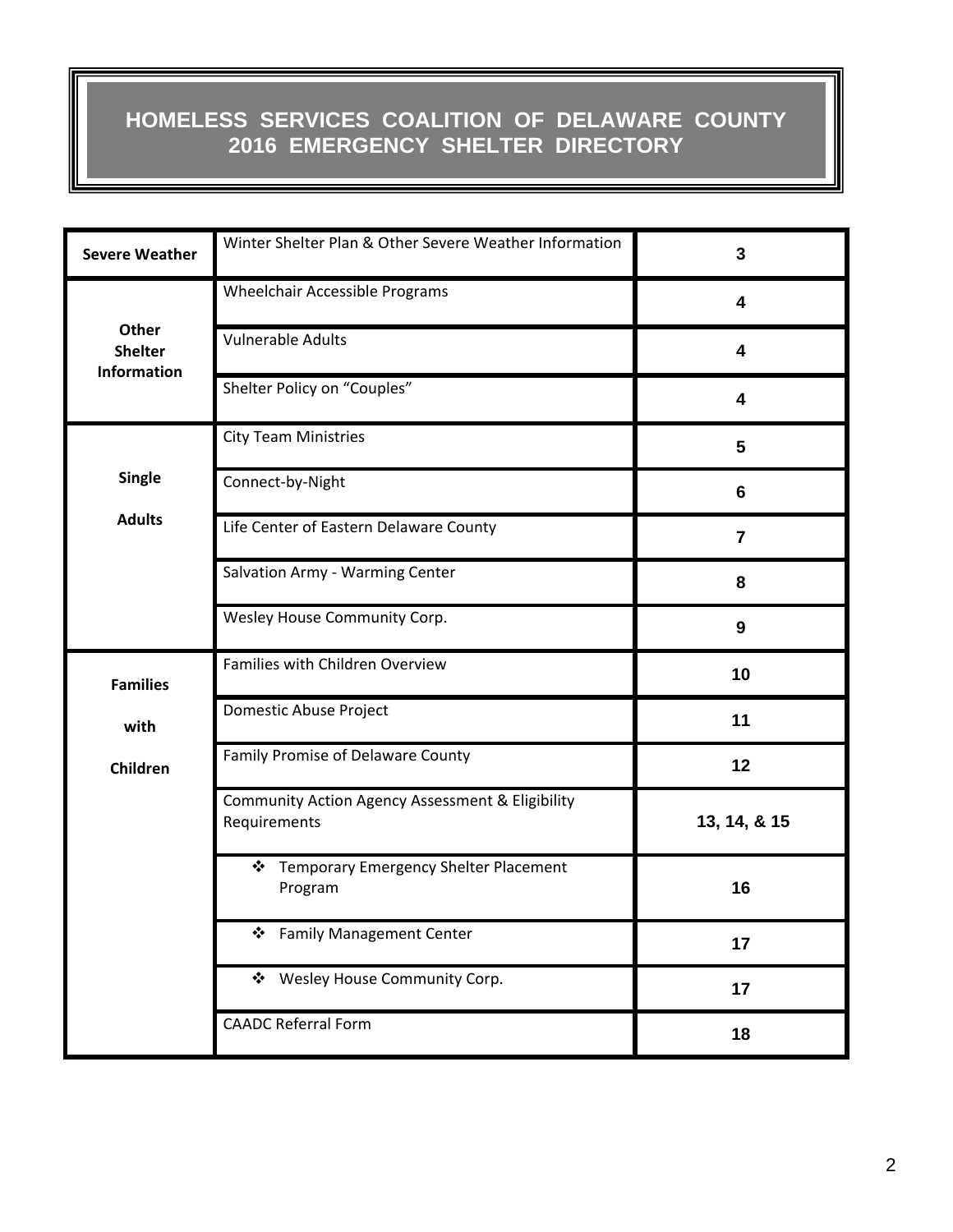#### **Severe Weather**

**Winter Shelter Plan (WSP)** - The Winter Shelter Plan typically operates from Nov. 1<sup>st</sup> to April 15<sup>th</sup> each winter. Delaware County does not formally declare a "Code Blue". The five shelter programs listed below are very experienced and well‐practiced in sheltering persons during severe weather situations. If they cannot provide shelter directly, they will refer folks to other programs for the evening to keep them warm and safe. The "silent alert" happens when the temperatures reach 40 degrees or below and programs implement their extended services hours, expanded outreach and overflow beds practices. Shelter programs have an established referral process in place to ensure that all homeless persons are sheltered and transported to the shelter locations. Transportation assistance is provided by the shelter programs either via van ride or SEPTA tokens

| <b>Shelter Program</b>      | <b>Location &amp; Contact Information</b> | <b>Population</b> | # Year-    | <b>Overflow</b> |
|-----------------------------|-------------------------------------------|-------------------|------------|-----------------|
|                             |                                           |                   | round Beds | <b>Beds</b>     |
| Connect-by-Night -          | <b>7200 Chestnut Street</b>               |                   |            |                 |
| Church-based mobile shelter | Rear Entrance, Upper Darby - Overflow     |                   |            |                 |
| program                     | beds may be available prior to 10:00 PM   |                   | 50         | 5               |
|                             | each evening (Site dependent). All        | Single Adults     |            |                 |
|                             | referrals after 10:00 PM must go to the   |                   |            |                 |
|                             | Life Center.                              |                   |            |                 |
| Life Center of Eastern      | 6310 Market Street, Upper Darby           |                   |            |                 |
| Delaware County             | After 10:00 PM, the Life Center accepts   | Single            | 50         | 15              |
|                             | drops offs and walk-ins. Two additional   | <b>Adults</b>     |            |                 |
|                             | beds are reserved for police placements.  |                   |            |                 |
| Salvation Army              | 151 W. 15 <sup>th</sup> Street, Chester   | Single            | 35         | 5               |
|                             | 610-874-0423                              | Adults            |            |                 |
| <b>Community Action</b>     | Voucher based for vulnerable households   | Vulnerable        |            |                 |
| Agency -                    | Only                                      |                   | N/A        | As              |
| <b>Temporary Emergency</b>  | 610-874-8451-intake and overnight and     | families & single |            | needed          |
| Shelter Program             | weekend answering service.                | adults            |            |                 |

**Shelters & Over Flow Beds ‐** The following shelter programs offer overflow beds bed during the winter.

**Winter Storm Alerts** ‐ In situations of an approaching winter storm, the Division of Adult Services electronically alerts all shelter programs to prepare for power outages, food needs, overflow capacity and expanded hours if needed.

**Expanded Outreach & Service Hours** ‐ During the WSP, Connect and Salvation Army outreach programs mobilize their efforts and expand outreach hours and locations to engage and locate folks to bring them in form the elements.

**Outreach Response Line – Call to report if someone is observed on the street** and an Outreach Team will come and try to engage the person.

Monday ‐ Friday from 7 AM to 7 PM ‐ call the **Connect Outreach Response Line** @ **267‐258‐1974**

弊 Weekends and weekday evenings (7 PM to 7 AM) call the **Crisis Connections Team** @ **1‐855‐889‐7827**.

**Excessive Heat and Severe Storms** During times of excessive heat or when impending severe storms are approaching (hurricanes), the overflow beds and expanded outreach efforts will be initiated.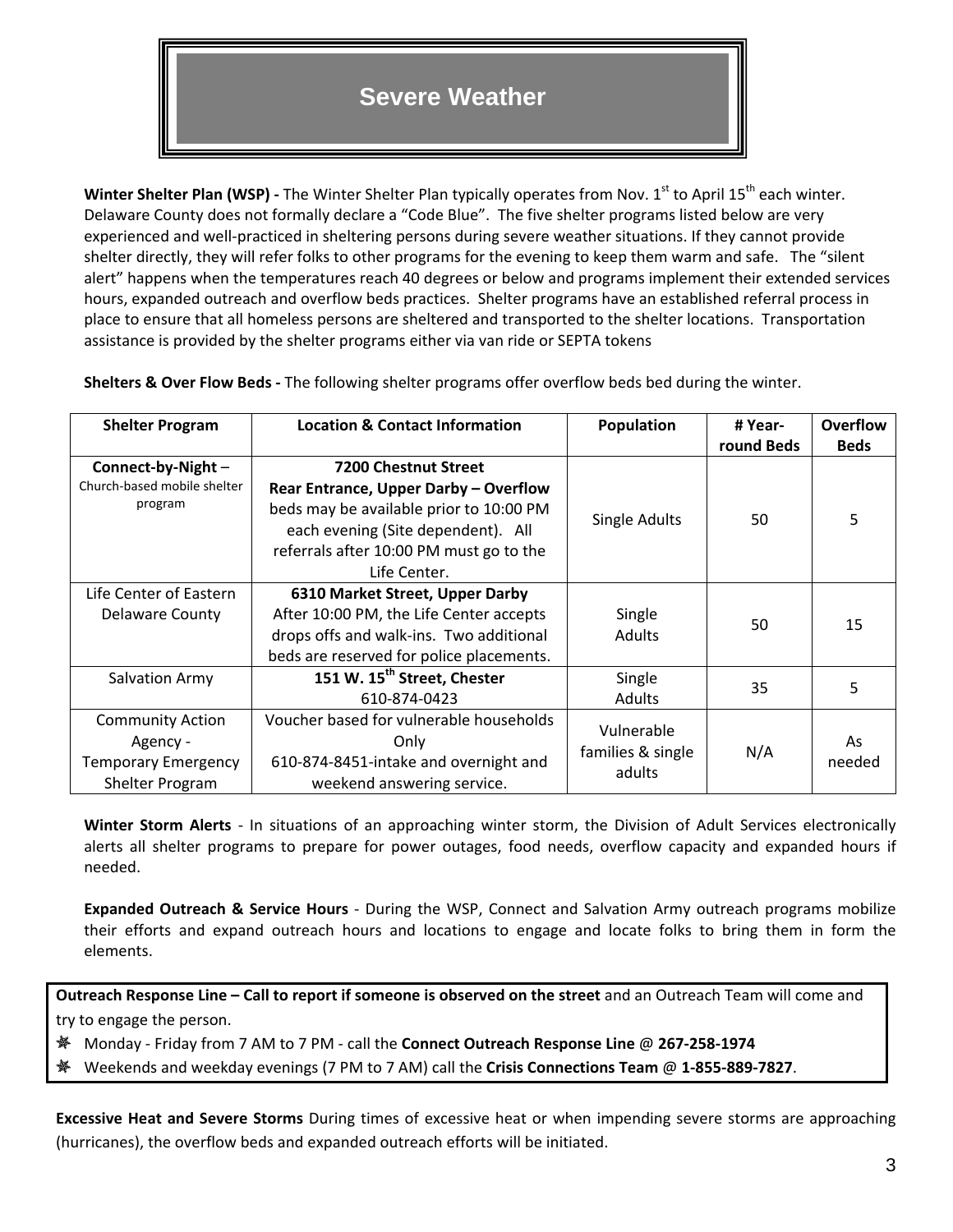#### **OUTREACH RESPONSE LINE**

**Call to report if someone is observed on the street** and an Outreach Team will come and try to engage the person.

- Monday Friday from 7 AM to 7 PM call the **Connect Outreach Response Line** @ **267-258-1974**
- Weekends and weekday evenings (7 PM to 7 AM) call the **Crisis Connections Team** @ **1-855-889-7827**.

#### **WHEELCHAIR ACCESSIBLE SHELTERS**

- **The Life Center of Eastern Delaware County** is wheelchair accessible with a shared accessible bathroom. There are three beds for single men and three beds for single females with physical disabilities.
- **Wesley House Community Corp**. has one family room that is wheelchair accessible with a private bath.

#### **VULNERABLE ADULTS**

- $\triangleright$  A vulnerable adult is a person who may be medically fragile, physically disabled, and elderly and/or a high-risk pregnant woman, who for some valid reason, cannot access one of the existing shelter programs. These individuals will be evaluated at Community Action Agency and served/referred appropriately based upon their individual needs. All determinations are made on a case-by-case basis. To be considered a vulnerable adult, current documentation verifying the condition(s) that prohibit a shelter stay must be provided in order for CAA to make a determination. In the event a placement needs to be made during the evening or weekend, vulnerable adults will be placed until the next business day.
- **Domestic Abuse Project** may have short-term placement for physically challenged victims of Domestic Violence.

#### **COUPLES: SHELTER POLICIES**

Shelter programs have varying policies regarding placement accommodations for "couples". Most programs require that "couples" work together on a Family Service Plan. Below is a brief description of the policies at each shelter.

- **Warming Center** Couples are accepted, but must sleep separately.
- **Connect-by-Night** Couples are accepted, but must sleep separately.
- **Life Center** Couples are accepted, but must sleep separately.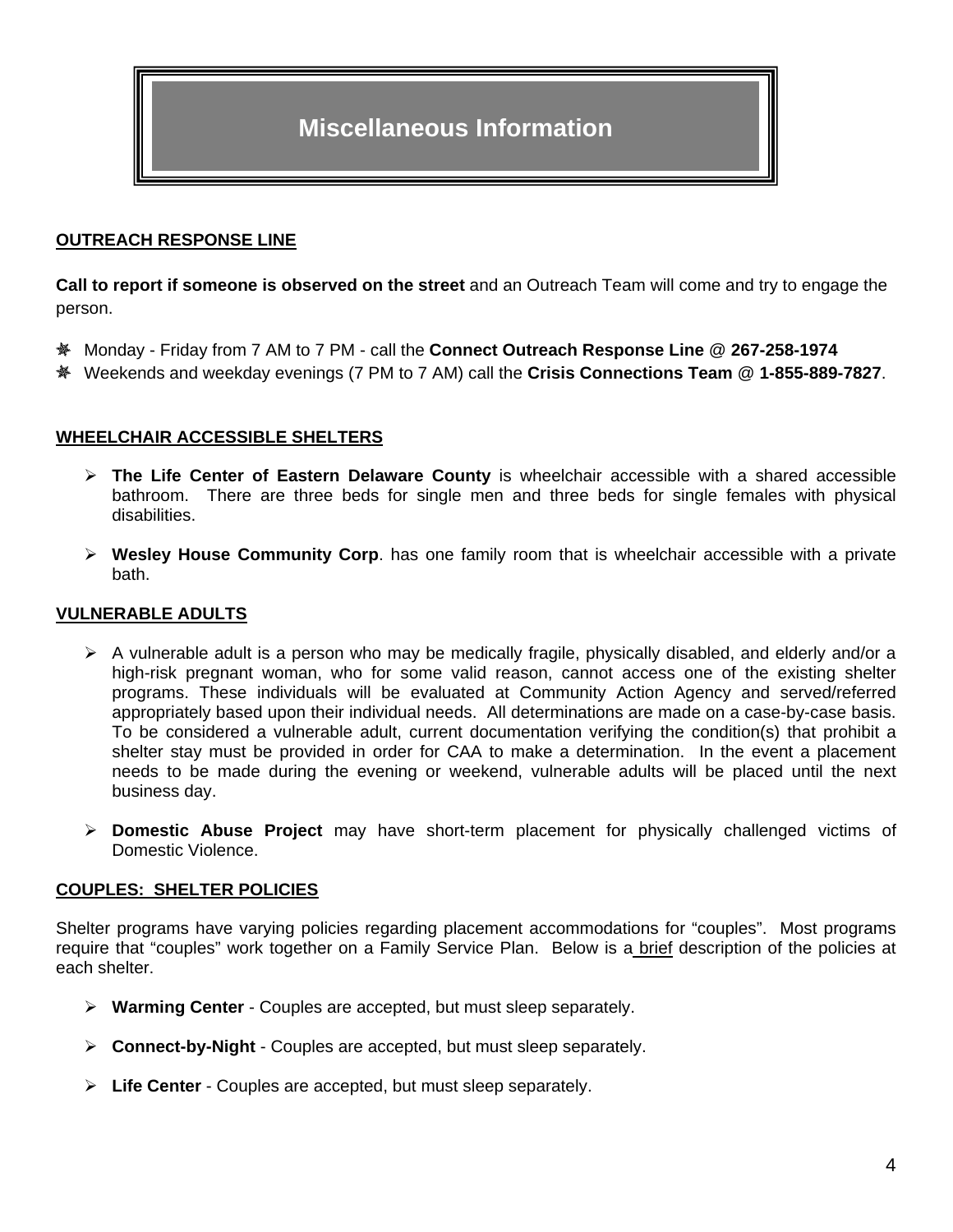> Wesley House and Family Mgmt. Center - These two shelters have the appropriate accommodations to allow couples to reside in the same unit if they present as a couple and agree to a joint service plan.



### **City Team Ministries Mental Health Association.**

### Single Men Only

| Address               | 634 Sproul Street<br>Chester, PA 19013                                                                                                                                                                                                                                                                                                                                                                   |
|-----------------------|----------------------------------------------------------------------------------------------------------------------------------------------------------------------------------------------------------------------------------------------------------------------------------------------------------------------------------------------------------------------------------------------------------|
|                       |                                                                                                                                                                                                                                                                                                                                                                                                          |
| Phone                 | 610-872-6865 Ext. 111                                                                                                                                                                                                                                                                                                                                                                                    |
| <b>Contact Person</b> | <b>William Pinckney</b>                                                                                                                                                                                                                                                                                                                                                                                  |
| Program Type          | Overnight facility-based shelter for men. Shelter guests arrive in the<br>evening and must exit the following morning. Capacity is 36 beds.                                                                                                                                                                                                                                                              |
| Eligibility           | Must be 18 years of age and able bodied - (must be able to climb the steps<br>to the second floor shelter). Shelter guests will not be permitted to enter<br>the facility if they are under the influence of alcohol and/or drugs.<br>Identification is also needed.                                                                                                                                     |
| 5 Night Shelter       | 5 Nights per month consecutively, men are given a bed, care packet and<br>linens for 5 nights. On the 5 <sup>th</sup> night we give them a letter to salvation army<br>or connect by night. This is only a 5 night program.                                                                                                                                                                              |
| Second Chance Program | 6-8 month program is offered to men who already have stable work but not<br>a place of their own. While in the program we will help and assist with<br>house placement. Client's pay \$5 a night once accepted. No one is<br>guaranteed a spot after application is submitted. Breakfast is available to<br>program men in mornings before leaving to work. There is a waiting list<br>for this program. |
| Hours of Operation    | Clients for the shelter program should only come at 8:00 pm to front door.<br>No one can be accepted after 8:00 PM. The doors will lock at 9:00 PM                                                                                                                                                                                                                                                       |
| To Refer              | All new shelter guests must be at the front door of City Team at 8:00 PM<br>Monday - Sunday. Please call during business hours                                                                                                                                                                                                                                                                           |
| Monday - Friday       | From 8:00 AM to 4:45 PM - call 610-872-6865                                                                                                                                                                                                                                                                                                                                                              |
| Evenings & Weekends   | Call 610-872-6865 Ext. 111                                                                                                                                                                                                                                                                                                                                                                               |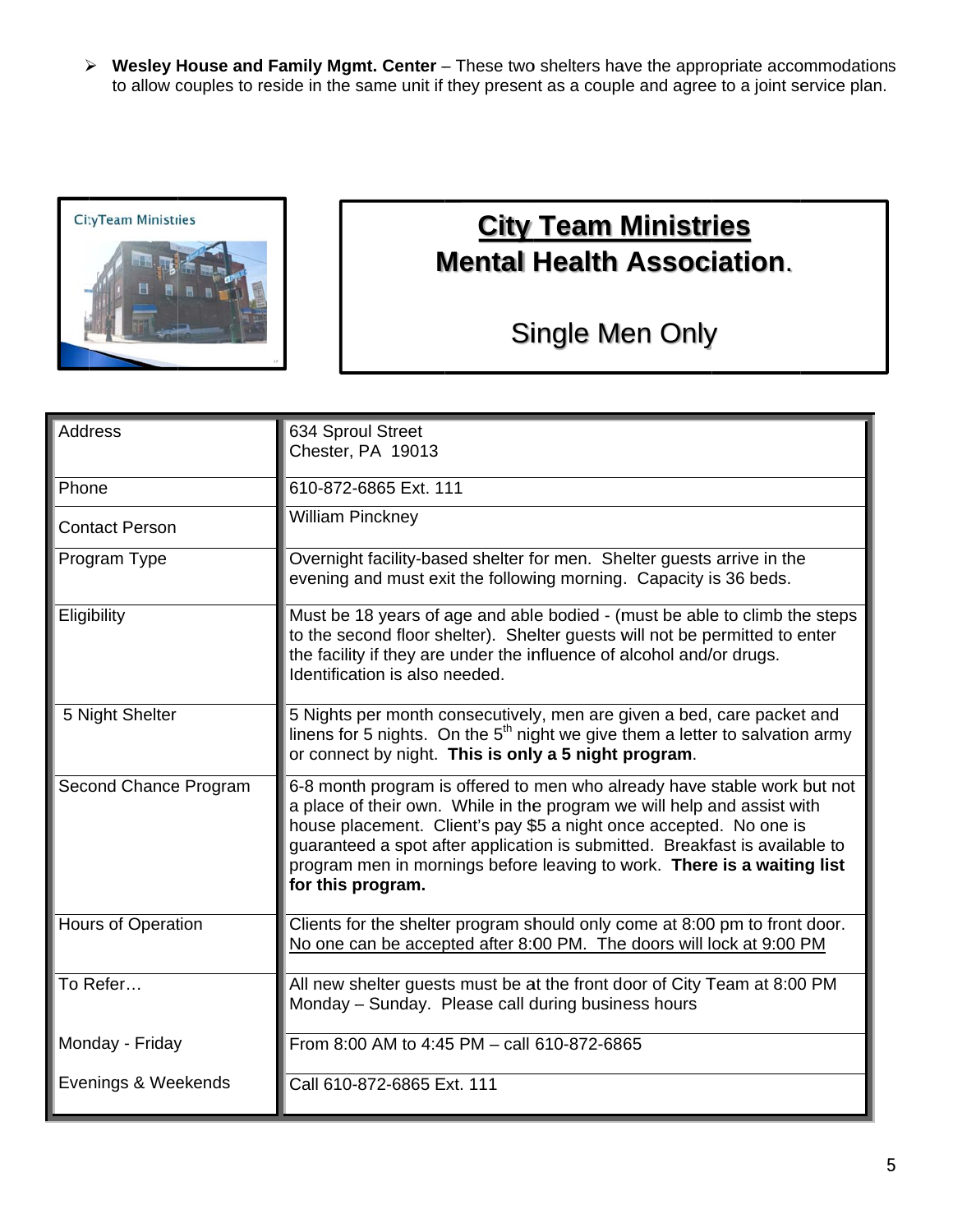| Meals            | Dinner: Daily 5:00 PM                                                                                                    |
|------------------|--------------------------------------------------------------------------------------------------------------------------|
| l Other Services | City Team offers a "spiritually-based" substance abuse recovery residential<br>program and food and clothing assistance. |



### **Connect-By-Night (CBN) Mental Health Association**

### Single Men & Women

| <b>Address</b>        | 7200 Chestnut Street, REAR Entrance<br>Upper Darby, PA 19082                                                                                                                                                                                                                                                                                                                                                                                  |
|-----------------------|-----------------------------------------------------------------------------------------------------------------------------------------------------------------------------------------------------------------------------------------------------------------------------------------------------------------------------------------------------------------------------------------------------------------------------------------------|
| Phone                 | 267-507-3875 or 267-507-3851                                                                                                                                                                                                                                                                                                                                                                                                                  |
|                       |                                                                                                                                                                                                                                                                                                                                                                                                                                               |
| <b>Contact Person</b> | Brandon Banks @ 267-507-3854                                                                                                                                                                                                                                                                                                                                                                                                                  |
| Program Type          | Overnight church-based, mobile emergency shelter in the eastern area of the<br>County. Different facilities host the shelter program each month. This shelter<br>program is not wheelchair accessible. Participants sleep on mats on the floor and<br>most sites have stairs. Capacity is 50 beds.                                                                                                                                            |
| Eligibility           | Must be 18 years of age and be a Delaware County resident. Philadelphia<br>residents are referred to Philadelphia's Office of Emergency Shelter Services @<br>311 Juniper Street for shelter determination.                                                                                                                                                                                                                                   |
| <b>Other Criteria</b> | Participants must be ambulatory and be able to care for their basic needs<br>without assistance from shelter staff.<br>Participants will not be accepted if they have current disciplinary actions against<br>them with this program.<br>Hospital discharge paperwork should accompany the referral form if referrals<br>are made during business hours (7:00 AM to 3:00 PM).                                                                 |
| Hours of<br>Operation | Seven days a week - CBN transports guests from 7200 Chestnut Street's rear<br>entrance every evening beginning 9:00 PM. Guests must see a staff person by 6:30<br>PM to register for the evening. Guests are transported to the host facility and then<br>back to the Upper Darby area the following morning.                                                                                                                                 |
| To Refer              | All guests must sign in and register with a staff person by 6:30 PM to board the van.<br>All "referred" shelter guests should have a written referral form in-hand. Guests will<br>still be accepted even if they do not have a written referral, although a referral form<br>will provide very useful information to the shelter staff. Shelter staff may try to<br>contact<br>You on the next business day to verify the guest's situation. |
|                       | Please call 267-507-3875 or 267-507-3851. We cannot accept referrals after we<br>have reached 50 guests for the night.                                                                                                                                                                                                                                                                                                                        |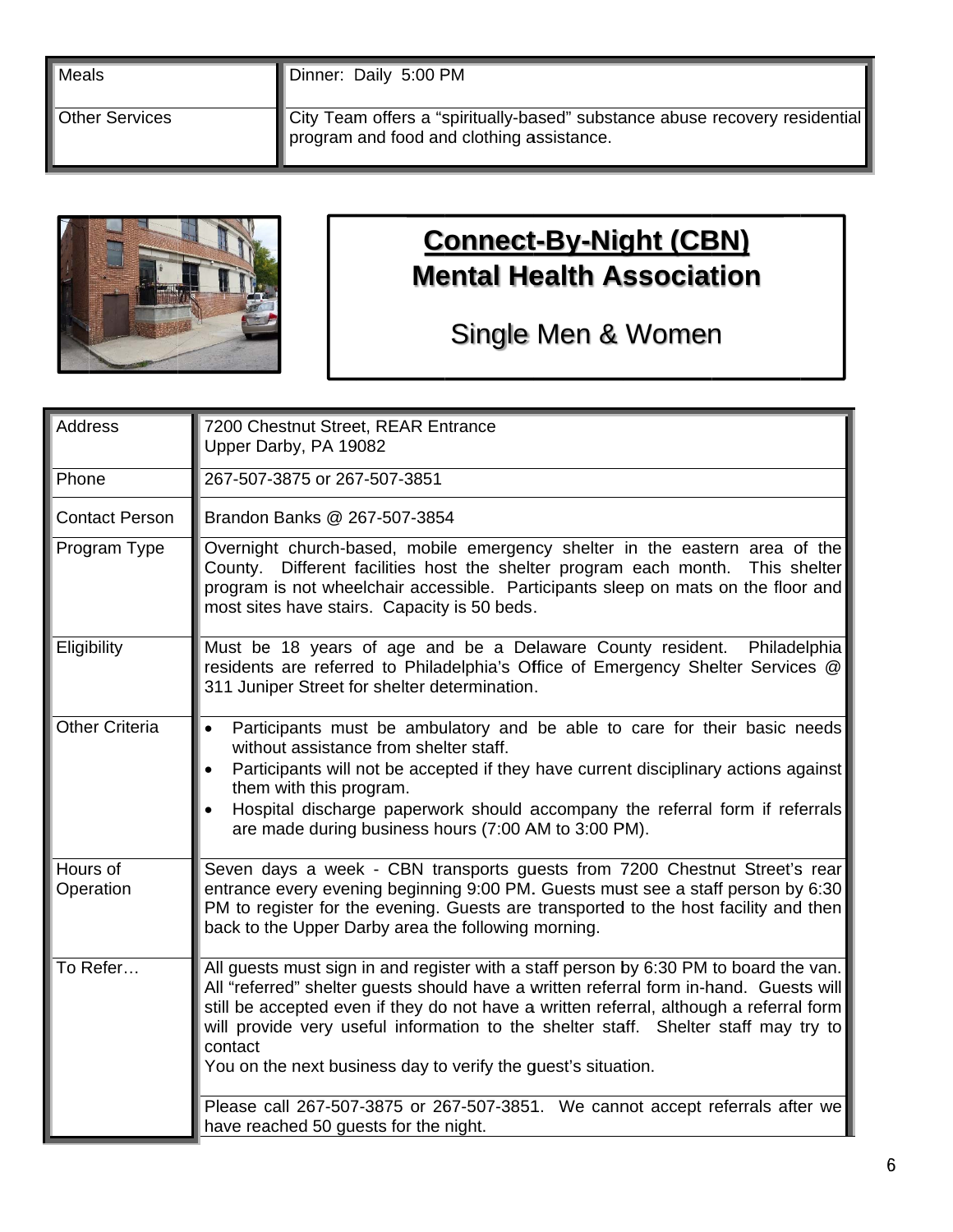| Meals                 | Meals are not available at the shelter although some host churches may provide a<br>light snack. Shelter staff will refer to community meal programs or other resources.                                                                                                                             |
|-----------------------|------------------------------------------------------------------------------------------------------------------------------------------------------------------------------------------------------------------------------------------------------------------------------------------------------|
| <b>Other Services</b> | The following support services are available Monday through Friday at Connect:<br>showers, laundry, computers, case management, outreach, peer support,<br>vocational, transitional housing, life skills education, mailing address, and access to<br>physical and behavioral health care treatment. |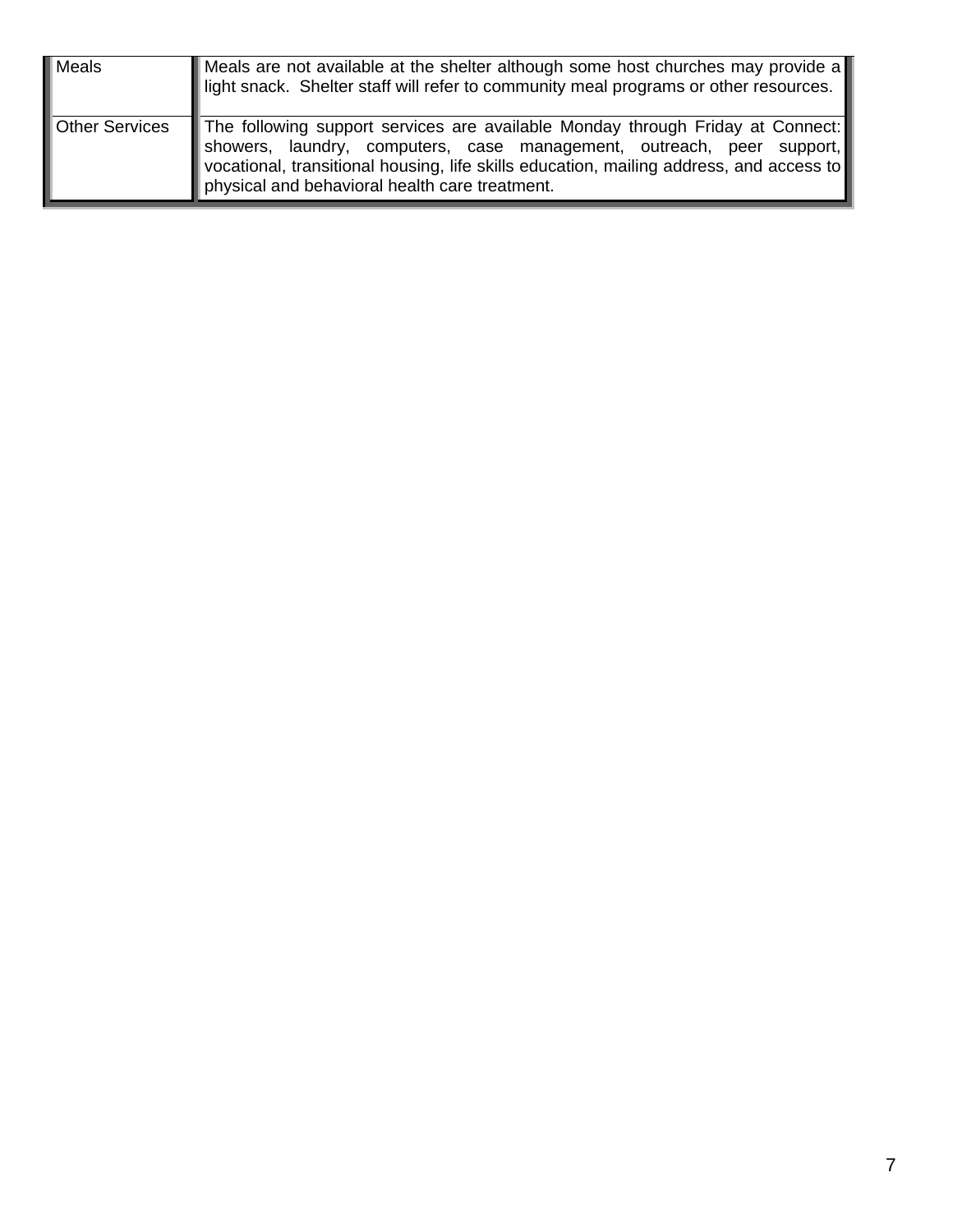

### **Life Center of Eastern Delaware County Community Action Agency**

### Single Men & Women

| <b>Address</b>        | 6310 Market Street                                                             |
|-----------------------|--------------------------------------------------------------------------------|
|                       |                                                                                |
|                       | Upper Darby, PA 19082                                                          |
| Phone                 | 610-734-5770                                                                   |
| <b>Contact Person</b> | Fran Montague                                                                  |
| Program Type          | 50 bed facility-based shelter.                                                 |
| Eligibility           | Delaware County resident over age 18.                                          |
| Hours of Operation    | Open seven days each week with 24-hour staffing.                               |
| To Refer              | For intake, refer clients to Fran Montague. All individuals must complete      |
|                       | an intake screening. If there are no beds available, the client will be placed |
|                       | on the waiting list. Waiting list clients should contact the Life Center every |
|                       | two to three days to check on their status. See page 3 for Vulnerable          |
|                       | Adults.                                                                        |
| Monday – Friday       | From 10:00 AM to 2:00 PM, intake screenings are conducted on a walk-in         |
|                       | basis.                                                                         |
| Evenings & Weekends   | Call 610-874-8451 - answering service will assist.                             |
|                       |                                                                                |
| Meals                 | Breakfast & Lunch - Guests are responsible for preparing their own meals.      |
|                       | Dinner - The Community Outreach Project coordinates a meal program             |
|                       | held every evening at 7:00 PM at the Life Center.                              |
|                       |                                                                                |
| <b>Other Services</b> | Case management, life skills, NA/AA meetings, vocational/employment            |
|                       | referrals, behavioral healthcare screenings & referrals and access to          |
|                       | healthcare. Through referral, showers are available on Mondays,                |
|                       | Wednesdays and Fridays 10:00 AM - 2:00 PM.                                     |
|                       |                                                                                |

\*\*\* In the event of extreme COLD weather or stormy conditions, the Life Center will make 15 cots available as "overflow" beds. Call the Life Center to confirm. \*\*\*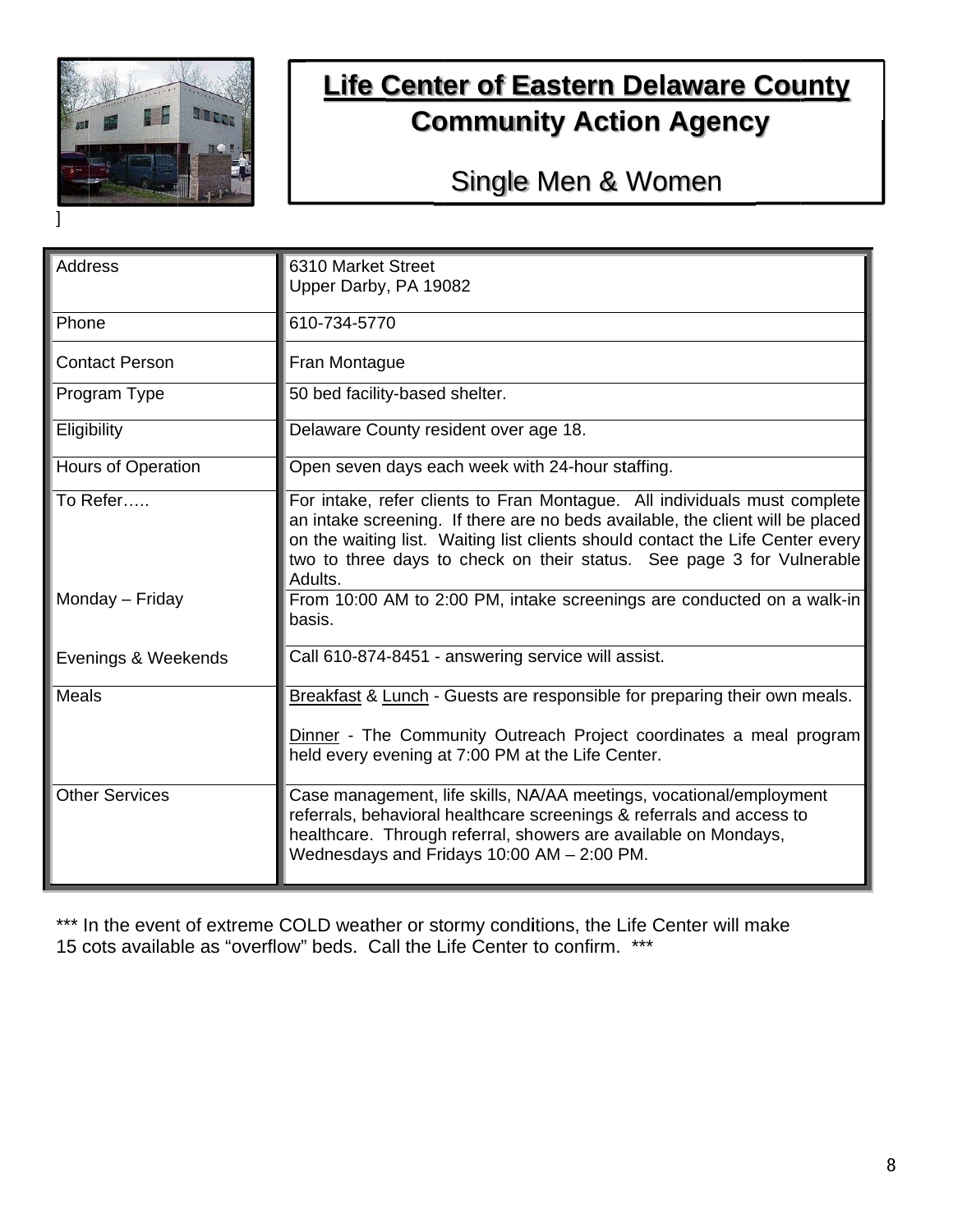

### **Salvation Army, Chester Corp.**

# Single Men & Women

| <b>Address</b><br>Phone   | 151 W. 15th Street<br>Chester, PA 19013<br>610-874-0423                                                                                                                                                           |
|---------------------------|-------------------------------------------------------------------------------------------------------------------------------------------------------------------------------------------------------------------|
| Phone                     | 610-874-0423                                                                                                                                                                                                      |
| <b>Contact Person</b>     | <b>Shelter Supervisor</b>                                                                                                                                                                                         |
| Program Type              | Salvation Army based, overnight shelter.<br>Capacity 35 – Additional beds are available during severe weather<br>situations.                                                                                      |
| Eligibility               | Delaware County resident over age 18.                                                                                                                                                                             |
| <b>Hours of Operation</b> | Beginning at 8:00 PM each evening until the following morning.                                                                                                                                                    |
| To Refer                  | Call 610-874-0423 and/or send client to the Salvation Army by 6:00<br>PM. A written referral on agency letterhead is required. Police can<br>drop off homeless persons at gym at rear entrance to the building.   |
|                           | Seven days per week                                                                                                                                                                                               |
| Meals $-$                 | Breakfast - 8:00 AM                                                                                                                                                                                               |
| Monday Through Friday     | Lunch $-12:00$ Noon                                                                                                                                                                                               |
| <b>Other Services</b>     | life skills education,<br>Case<br>management, information and referral,<br>counseling employment readiness, outreach, mailing address, showers and<br>access to behavioral healthcare treatment and medical care. |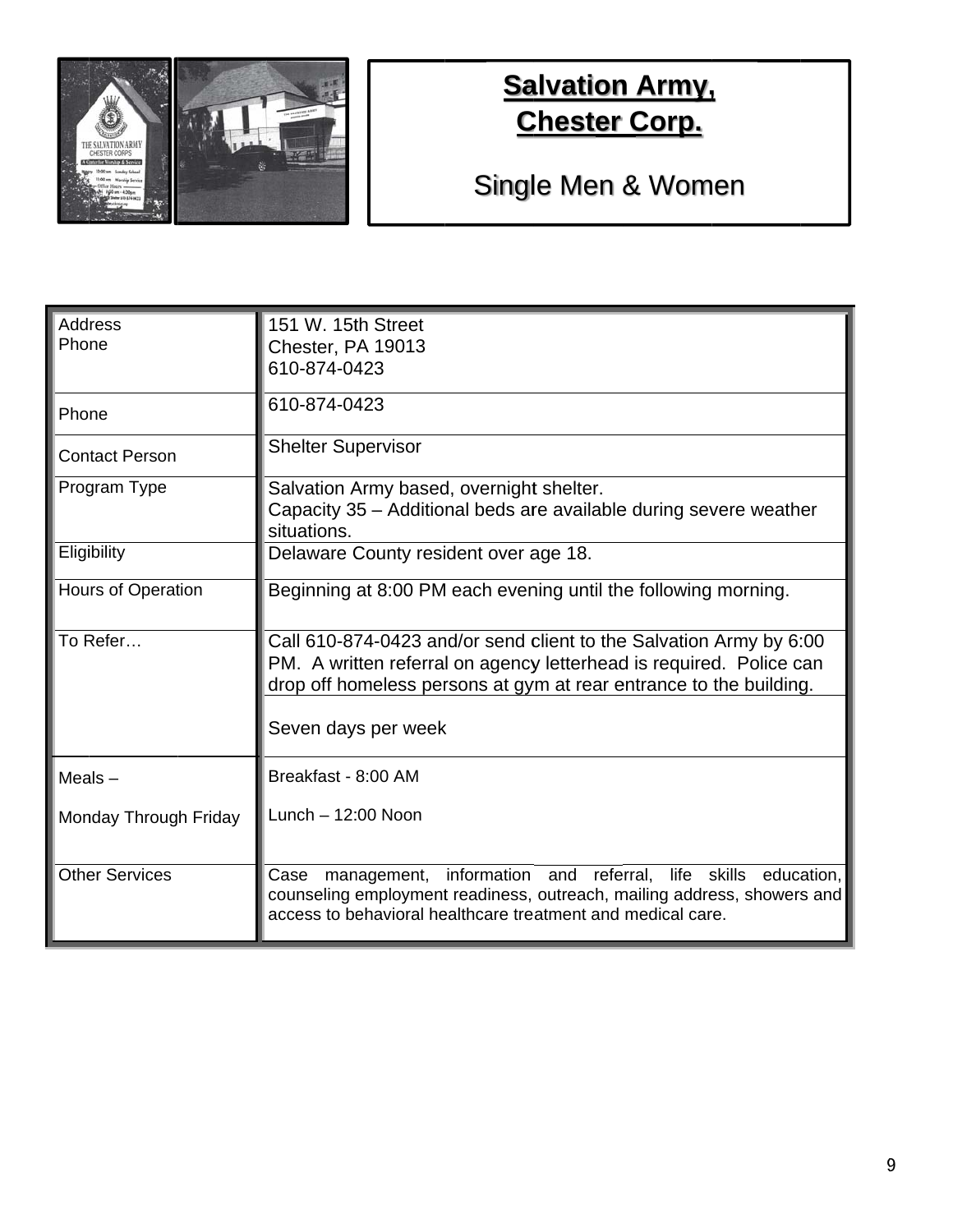

# **Wesley House Community Corp.**

## Single Women

| <b>Address</b>        | 701 Madison Street                                                                                                                                                                      |
|-----------------------|-----------------------------------------------------------------------------------------------------------------------------------------------------------------------------------------|
|                       | Chester, PA 19013                                                                                                                                                                       |
| Phone                 | 610-872-2611                                                                                                                                                                            |
| <b>Contact Person</b> | Sheiletta Corporal, Director                                                                                                                                                            |
| Program Type          | Facility-based shelter with 4 Beds for single females.                                                                                                                                  |
| Eligibility           | Delaware County homeless resident over age 18.                                                                                                                                          |
| Hours of Operation    | Open seven days each week with 24-hour staffing.                                                                                                                                        |
| To Refer…             | All referred individuals must meet with an intake worker at<br>Community Action Agency.                                                                                                 |
| Monday through Friday | 8:30 AM to 4:30 PM -                                                                                                                                                                    |
|                       | Call Ms. Dinah Boykin at 610-874-8451.                                                                                                                                                  |
| Evenings & Weekends   | Call 610-874-8451 - for emergencies after business hours.                                                                                                                               |
| <b>Meals</b>          | Guests are required to provide their own meals. Referrals to other<br>sources will be made if necessary.                                                                                |
| <b>Other Services</b> | Case management, life skills, parenting, budgeting, nutrition, and<br>childcare, GED, housing counseling, vocational /employment<br>programs and access to behavioral and medical care. |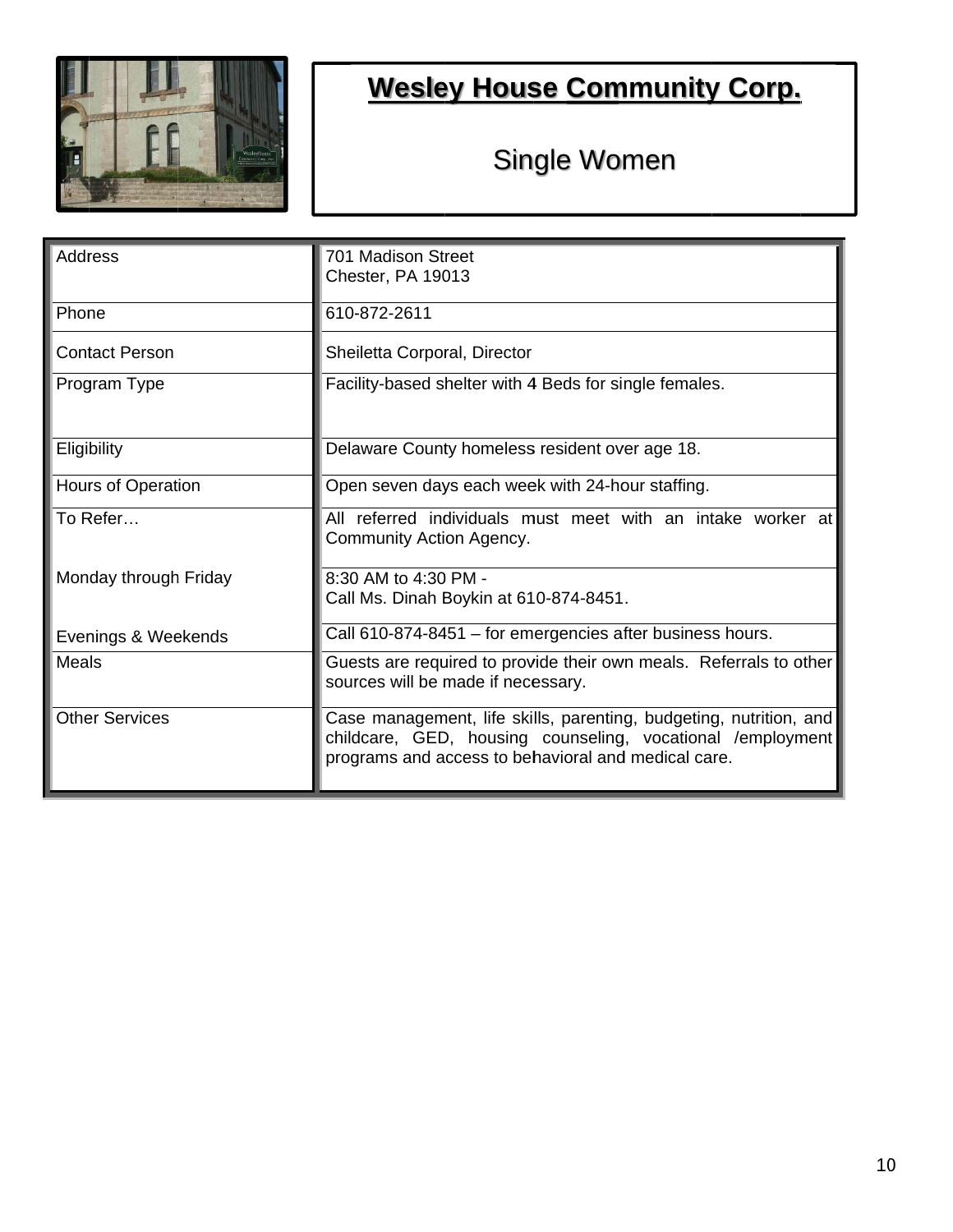# **Families with Children**

**There are five (5) family shelter programs available in Delaware County, including the Domestic Abuse Project's Safe House (see page 11).** 

- **1. Domestic Abuse Project 25 bed safe house for victims of domestic violence**
- **2. Family Promise of Delaware County 14 bed mobile, overnight church-based shelter**

Community Action Agency of Delaware County (CAADC) manages the following three (3) shelter programs for families with children:

- **3. Temporary Emergency Shelter Program (TES) Temporary placement at a local motel.**
- **4. Family Management Center 10-unit facility program.**
- **5. Wesley House Community Corp. 17 unit facility-based program for families and single adult females.**

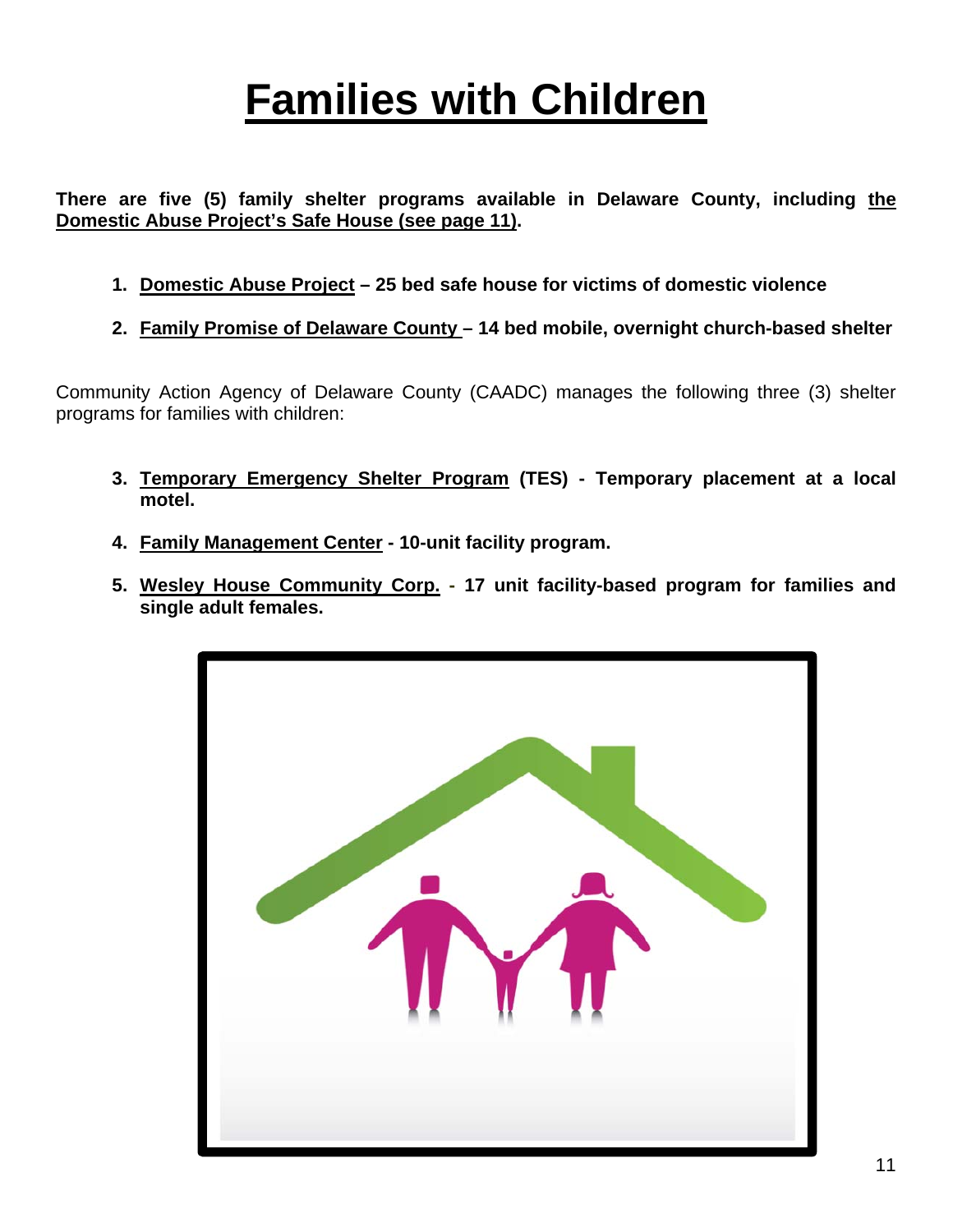| <b>CONTRACTOR</b><br><b>SECTION</b> | <b>CONTRACTOR</b> |
|-------------------------------------|-------------------|
| <b>COMPANY</b><br>$\sim$            | $\sim$            |
|                                     |                   |
|                                     |                   |
| ۰                                   |                   |
|                                     |                   |
| ×                                   |                   |
|                                     |                   |
|                                     |                   |
|                                     |                   |
| ÷                                   |                   |
|                                     |                   |
|                                     |                   |
| ∼                                   | ۰                 |
| ۰                                   |                   |
| u                                   |                   |
|                                     |                   |
|                                     |                   |
|                                     |                   |
|                                     |                   |
| ÷                                   |                   |
|                                     |                   |
| ٠                                   |                   |
|                                     |                   |
|                                     |                   |
|                                     |                   |
|                                     |                   |
|                                     |                   |
|                                     |                   |
|                                     |                   |
|                                     |                   |
|                                     |                   |
|                                     |                   |
|                                     |                   |
|                                     |                   |
|                                     |                   |
|                                     |                   |
|                                     |                   |
| -                                   |                   |

## **Domestic Abuse Project**

Families & Single Women

| <b>Address</b>                       | <b>CONFIDENTIAL</b>                                                                                                                                                                                                                                                                                                                                                                                       |
|--------------------------------------|-----------------------------------------------------------------------------------------------------------------------------------------------------------------------------------------------------------------------------------------------------------------------------------------------------------------------------------------------------------------------------------------------------------|
| <b>Main Office</b>                   | 610-565-6272                                                                                                                                                                                                                                                                                                                                                                                              |
| <b>Contact Person</b>                | Robin Jordan                                                                                                                                                                                                                                                                                                                                                                                              |
| Program Type                         | <b>Shelter Manager</b>                                                                                                                                                                                                                                                                                                                                                                                    |
| Eligibility                          | 25 bed Shelter Program for domestic violence victims and their<br>dependent children (women and children only). Length of stay<br>is up to 30 days.                                                                                                                                                                                                                                                       |
| <b>Hours of Operation</b>            | Shelter is provided to Domestic Violence victims who have<br>recently been physically abused or threatened with imminent<br>physical harm.                                                                                                                                                                                                                                                                |
| To Refer<br>Monday through<br>Friday | Seven days/week with 24-hour staffing.                                                                                                                                                                                                                                                                                                                                                                    |
| Evenings & Weekends                  | Clients can self-refer by calling the Hotline @ 610-565-4590 or<br>an agency can refer their clients by contacting the DAP hotline<br>@ 610-565-4590.                                                                                                                                                                                                                                                     |
| <b>Meals</b>                         | Food is provided; clients are responsible for making their own<br>meals.                                                                                                                                                                                                                                                                                                                                  |
| <b>Other Services</b>                | Shelters services include counseling, support groups,<br>information and referral, case management, life skills<br>education, children's services, recreational activities, limited<br>transportation assistance and emergency clothing.<br>Additionally, residents access support in obtaining Protection<br>from Abuse Orders, and criminal court proceedings through the<br>agency's legal department. |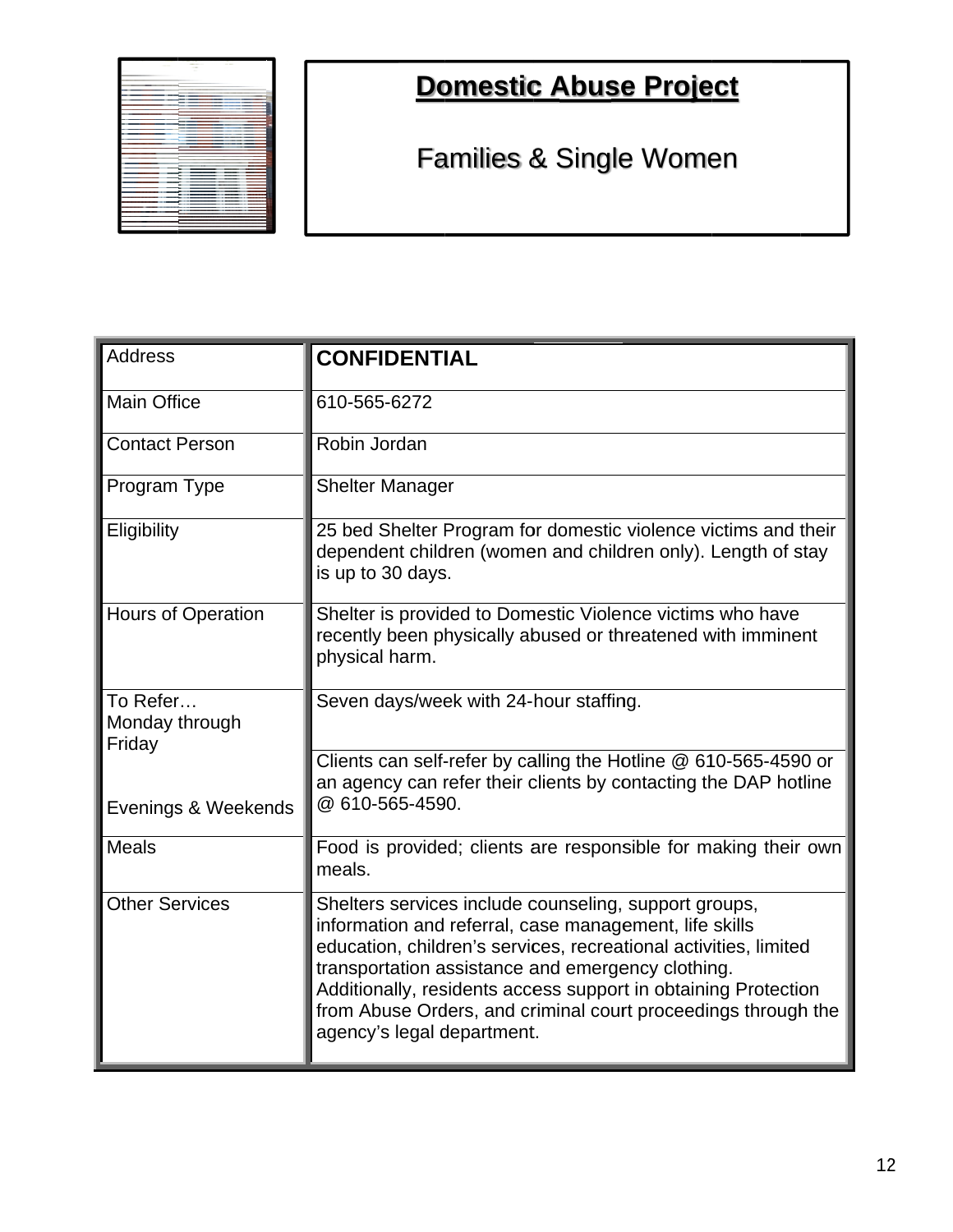

# **Family Promise of Delaware County**

Families & Single Women

| <b>Address</b>                       | <b>TBA</b>                                                                                                                                                                                                                                                                                              |
|--------------------------------------|---------------------------------------------------------------------------------------------------------------------------------------------------------------------------------------------------------------------------------------------------------------------------------------------------------|
| <b>Main Office</b>                   | 610-859-7925(phone/Fax) 610-803-8580(Director's Cell)                                                                                                                                                                                                                                                   |
| <b>Contact Person</b>                | Lorie Ackerman Director                                                                                                                                                                                                                                                                                 |
| Program Type                         | 14 - Bed church-based mobile shelter program for families<br>with children (female or male heads of households) and single,<br>pregnant women. Length of stay is up to 90 days.<br><b>Shelter</b><br>guests are transported to host site each evening by the<br>agency vehicle.                         |
| Eligibility                          | Delaware County Resident - Homeless - must have proof of<br>homelessness and Families should have solid employment<br>background as if they are not currently employed, then<br>employment must be obtained within 30 days.                                                                             |
| <b>Hours of Operation</b>            | Business Office 8:30 AM to 5:30 PM<br>Shelter Hours 5:30 PM to 8:30 AM                                                                                                                                                                                                                                  |
| To Refer<br>Monday through<br>Friday | Phone call from provider agency describing family size,<br>household income and current situation.<br>If family is<br>appropriate for this shelter, an intake appointment will be<br>scheduled.                                                                                                         |
| <b>Evening and Weekends</b>          | Not able to accept referrals after hours                                                                                                                                                                                                                                                                |
| <b>Meals</b>                         | Food is provided by host site, and includes one hot meal, bag<br>lunch and small breakfast.                                                                                                                                                                                                             |
| <b>Other Services</b>                | Family Service Center - families have access to telephones<br>Shelter guests must participate in case<br>and Wi-Fi.<br>management sessions minimally twice weekly. Program staff<br>will complete intake and assessments, service planning,<br>information and referral, employment and housing search. |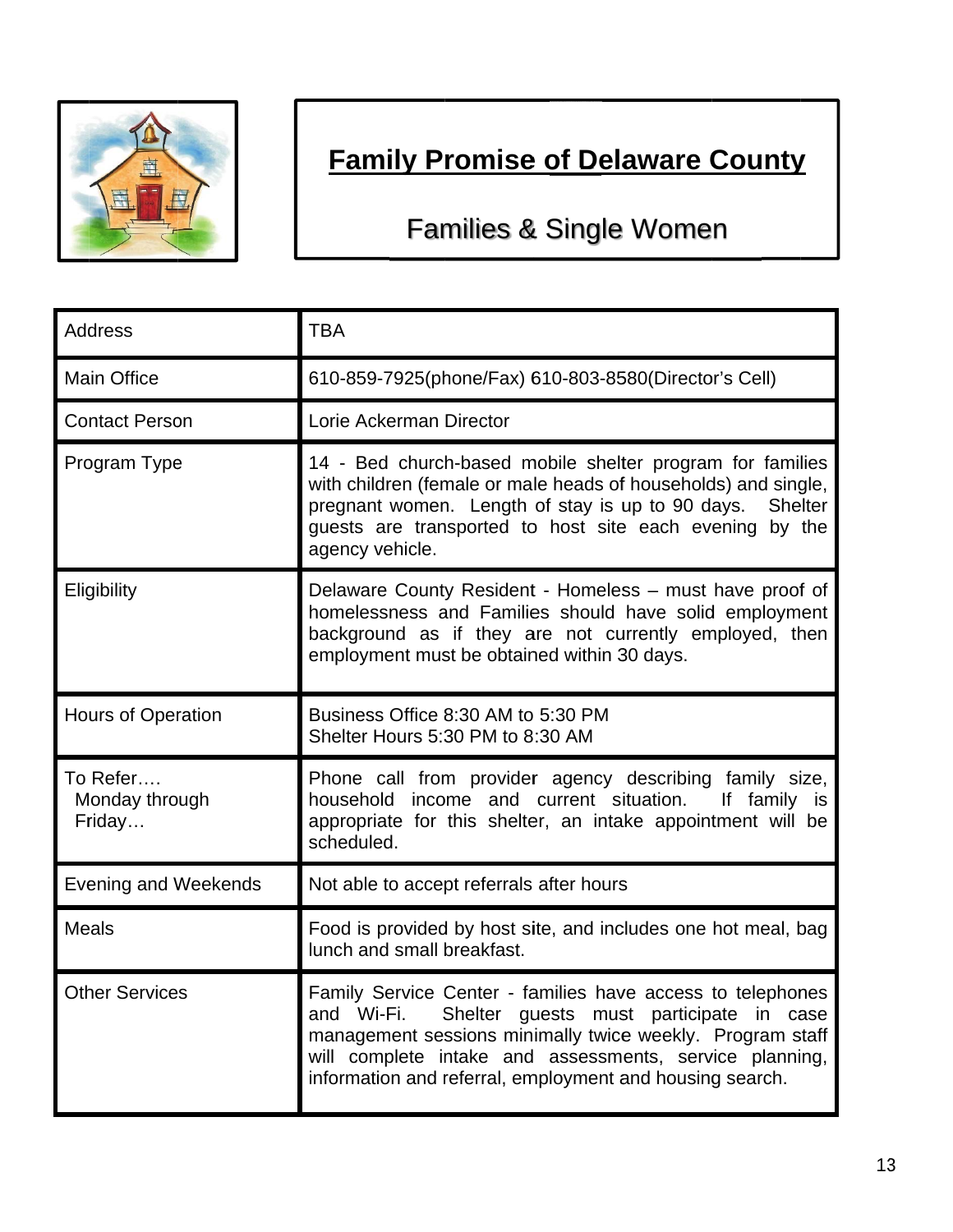

### **Community Action Agency Assessment Site**

The Emergency Shelter Services offered at Community Action Agency are available to families who have a housing crisis and are in immediate need of housing placement or assistance. Emergency Housing will only be approved for families if ALL other housing resources are exhausted. All attempts will be pursued to divert families from becoming homeless.

#### **CAADC Assessment Office**

| 1414 Meetinghouse Road<br>Boothwyn, PA      |
|---------------------------------------------|
| 610-874-8451                                |
| 610-874-8476                                |
| <b>Coordinated Entry Specialists</b>        |
| Monday through Friday<br>8:00 AM to 5:00 PM |
| 610-874-8451                                |
| 610-874-8451                                |
|                                             |

The CAADC answering service will assess emergency, and if deemed eligible, will place the family in the Temporary Emergency Shelter program overnight (or over the weekend). The family must go to the CAADC intake office by 9:00 AM the next business day.

#### Diverting families from entering a shelter is a priority. All referred families must attempt to find alternate housing whenever possible. No one will be considered for shelter until all attempts are exhausted.

Assessment Services: CAADC is implementing a new coordinated entry system where all persons who have a housing crisis are assessed for need and eligibility by the Coordinated Entry Specialist. The goal is to determine housing status, identify immediate needs within the family, develop an initial housing stability plan and make initial referrals to the appropriate programs. If a family is requesting services because they are homeless, they must meet all conditions as described herein.

#### **ELIGIBILITY REQUIREMENTS FOR CAADC EMERGENCY SHELTER PROGRAMS**

- $1<sub>1</sub>$ Must have a verifiable emergency homeless situation (inappropriate or unsafe).
- Must be a Delaware County resident.  $2.$
- $\overline{3}$ . Must have no other housing options available.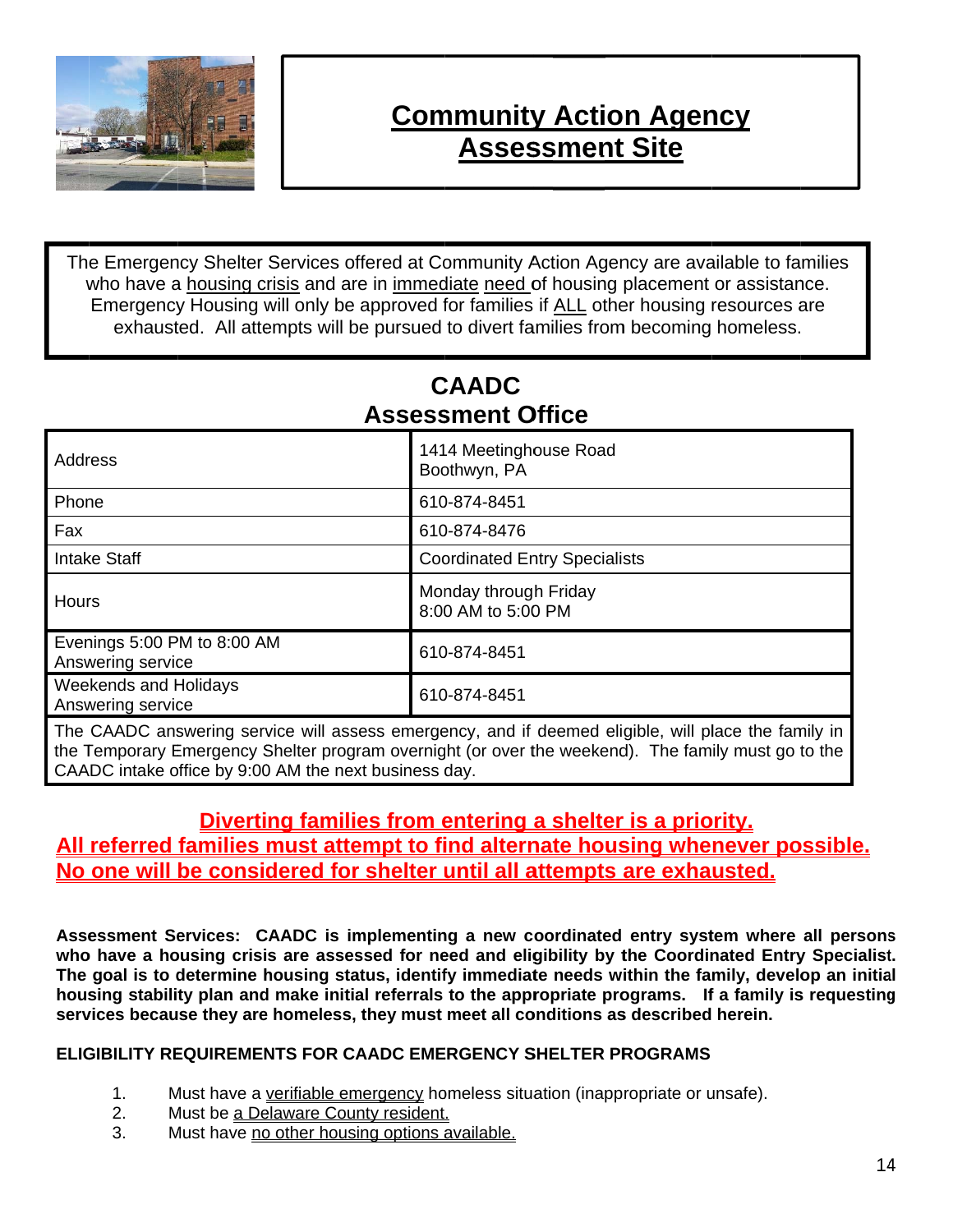When families are referred for Emergency Shelter Services at CAADC, the assessment staff are required to verify the emergency/crisis situation. CAADC has established "priority" situations for serving families. In addition, CAADC intake staff will evaluate ALL other housing options available to the family to be sure that all resources are exhausted before approving placement. All clients must provide three phone numbers for alternative housing possibilities.

#### **Family problems, household break-ups, and/or overcrowding in a home ARE NOT considered "EMERGENCY" situations.**

**PRIORITY EMERGENCY PLACEMENT** – The following priorities require **verification of need** documentation.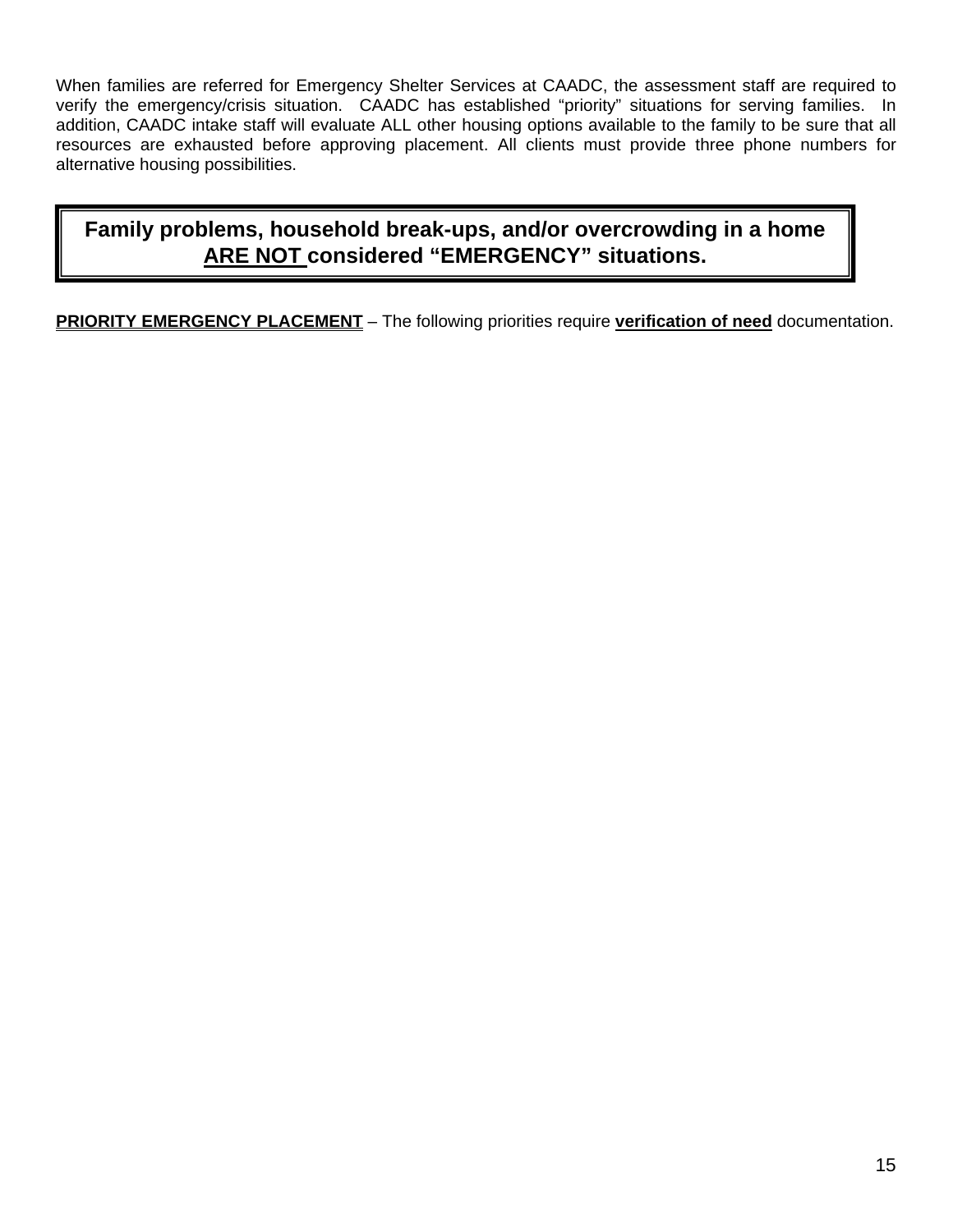Emergency housing through CAADC is only available after all other housing resources are exhausted. Priority for placement in CAADC Emergency Housing is limited to families or vulnerable adults who are homeless for the following reasons:

- **Fire**  Following an emergency hotel stay by the Red Cross, you are to bring a Red Cross referral letter to a CAADC Intake Office stating the date and address of the fire. The Intake Coordinator will verify that the landlord or the insurance policy will not provide emergency housing. Single non-vulnerable adults may be referred to other shelter programs.
- **Building Condemnation** You are to bring a letter from the appropriate City or Township authorities (Health Department, License and Inspections) stating that the unit is not fit for habitation and the date by which you must leave **the unit.**
- **Eviction** You are to bring the "Intent to Possess" letter and the Sheriff's notification letter with the actual eviction date. Evictions will be evaluated on a case-by-case basis to determine cause of eviction. Non-Payment of rent, unless accompanied by documented inability to pay, does not meet the CAADC emergency placement criteria.
- **Domestic Abuse** Families fleeing a domestic abuse situation must first seek assistance through the Domestic Abuse Project (DAP) 610-565-4590. DAP will verify the domestic abuse issue and make a written referral to CAADC if there is no space available in the DAP shelter.
- **Unsheltered Living on the streets or places not meant for habitation.**

Families or vulnerable adults experiencing overcrowding and/or family problems or break-ups will not be eligible for emergency housing. CAADC will encourage families experiencing family problems and overcrowding to remain in their current housing. CAADC can assist these families in obtaining employment and permanent housing through housing counseling, rental assistance and other programs.

#### **TO REFER A HOMELESS FAMILY FOR SHELTER AT CAADC**:

Complete and send the referral form (page 18) along with any other documentation of the client's homeless situation to CAADC. At the Intake Interview, the client's program eligibility will be determined. Once eligibility is determined AND DIVERSION STRATEIGES ARE EXHAUTED, CAADC will place eligible households according to shelter unit availability.

If the referral is not approved, or is pending, CAADC will notify the family indicating the reasons emergency shelter is not being provided, and/or will state what is needed to verify the homeless situation. CAADC cannot provide shelter to a family unless their emergency situation is confirmed and documented. CAADC must also try all means possible to divert families from entering shelter programs.

However, if eligibility cannot be determined before 3:00 PM (Monday through Friday), CAADC may place the family in the TES program for one night, until the eligibility can be determined the following business day. In this situation, the family must be at the CAADC Intake Office by 9 AM the following business morning.

To Referring Agencies: As the referral source, you may be asked to continue to provide relevant services to the family while they are temporarily sheltered. CAADC's initial responsibility is to assess the homeless/housing situation and determine the level of intervention needed. If it is determined that the family will need shelter placement, referring agencies are expected to have regular contact CAADC

the CAADC intake worker and participate in service planning activities. **All homeless families must actively participate with case management.**

**To inquire about the status of a referral:** Call the intake worker. If the family that you refer returns to your agency and states the CAADC *"will not help"* them, it is critical you call the CAADC Intake worker to inquire about the status of the referral.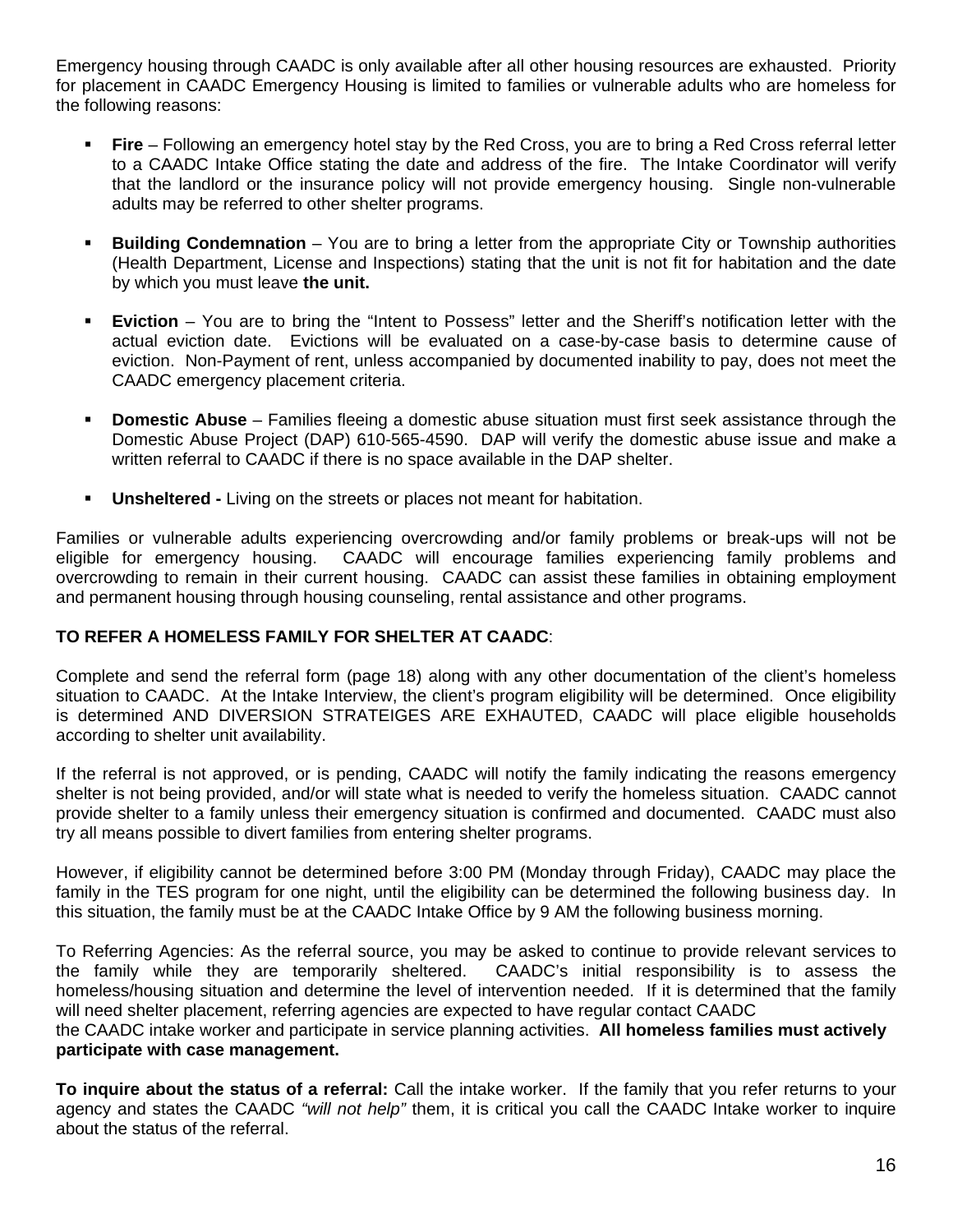**SERVICES AVAILABLE:** The following services are available to all participants of the CAADC shelter programs.

| <b>Case Management</b>        | <b>Housing Counseling/Money Smart</b> |
|-------------------------------|---------------------------------------|
| <b>Vocational/GED</b>         | <b>Parenting</b>                      |
| <b>Child Care</b>             | <b>Child Development</b>              |
| <b>Employment</b>             | <b>Budgeting</b>                      |
| <b>Access to Medical Care</b> | <b>Access to Behavioral Care</b>      |
| <b>Life Skills</b>            | <b>Nutrition</b>                      |

Families will need the following information for assessment:

- Copies of birth certificates for all members of the household.  $\mathbf{u} = \mathbf{u}$
- Copies of Social Security Cards for all members of the household.
- Proof of Delaware County residency
- Proof of income (if no income: Driver's License, utility bill, eviction notice, etc., describe attempts to obtain income).
- $\mathbf{r}$ Proof of homelessness:
- If in a shelter or treatment facility: Letter from shelter/facility.  $\blacksquare$
- If staying in a hotel or campground: Copy of receipts  $\blacksquare$
- If staying in a vehicle, street, etc: Observation and/or documentation of this by another social service  $\blacksquare$ agency.
- If being evicted: Court eviction papers  $\blacksquare$
- If condemnation: Letter of condemnation from the city/township authorities

### **Temporary Emergency Shelter Program**

| Voucher Placement As shelter space is frequently limited, families may be placed in the TES<br>program until a shelter space becomes available. However, TES placement is<br>time limited and all efforts will be made to resolve the housing crisis. If<br>necessary, the family will be placed in a shelter program or alternative-<br>housing arrangements will be made. If a family is placed in TES and a shelter<br>unit becomes available, it is expected that the family/individual accept the |
|--------------------------------------------------------------------------------------------------------------------------------------------------------------------------------------------------------------------------------------------------------------------------------------------------------------------------------------------------------------------------------------------------------------------------------------------------------------------------------------------------------|
| shelter placement.                                                                                                                                                                                                                                                                                                                                                                                                                                                                                     |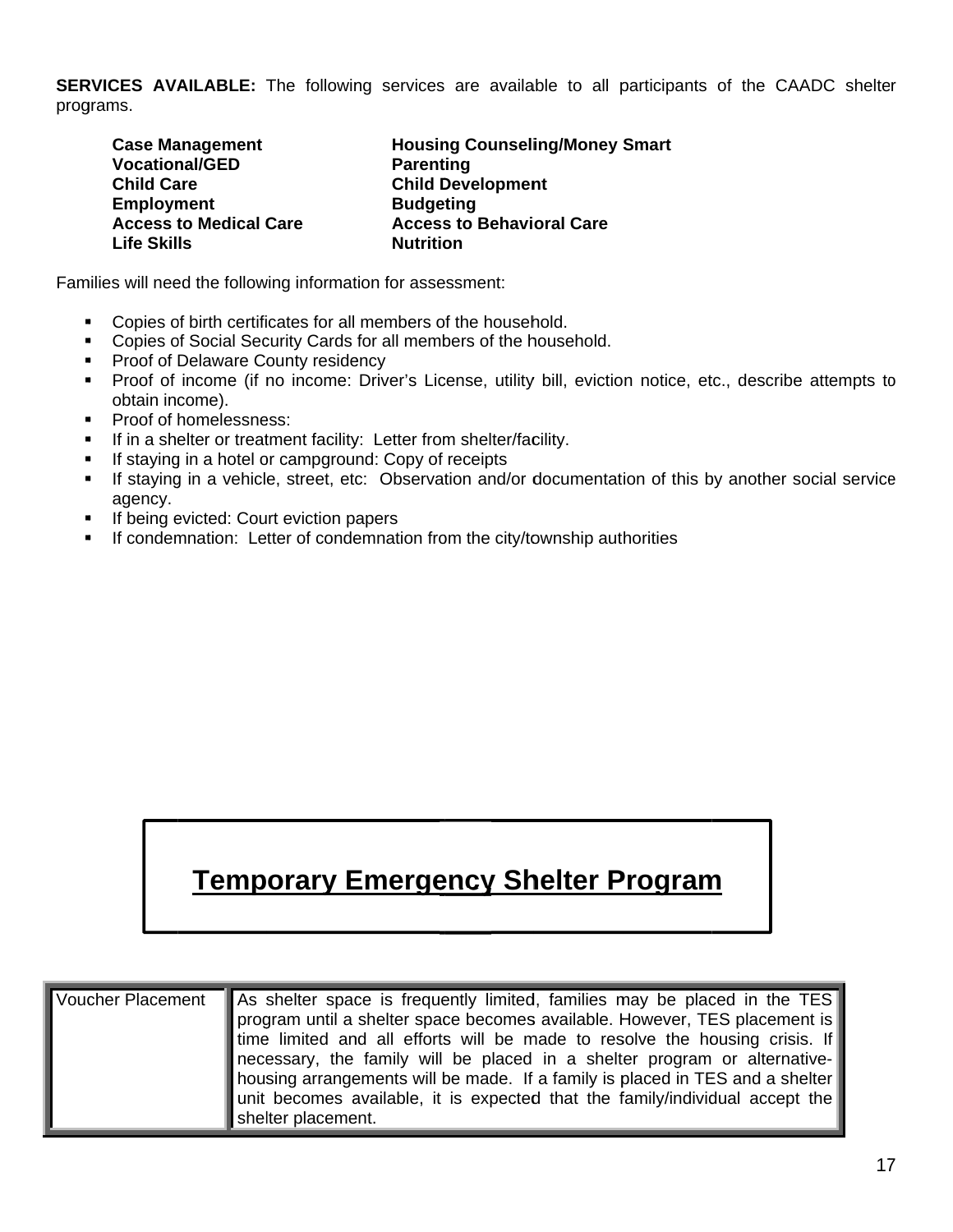| Length of Stay at the<br>motel                      | The TES program is only a temporary arrangement and requires the client to<br>have constant contact with their case manager. Motel stays are limited in<br>length. The client must comply with all TES and facility rules and regulations,<br>as well as complete all tasks assigned by the case manager. Shelter stays<br>will be limited to 30 days.                                                                                                                                                                                                                                                                                                |
|-----------------------------------------------------|-------------------------------------------------------------------------------------------------------------------------------------------------------------------------------------------------------------------------------------------------------------------------------------------------------------------------------------------------------------------------------------------------------------------------------------------------------------------------------------------------------------------------------------------------------------------------------------------------------------------------------------------------------|
| <b>Extensions</b><br>at<br>the $\parallel$<br>motel | Compliance in the TES Program is evaluated on a daily basis. If clients are<br>compliant, the TES stay will be extended. If the client is not compliant, they<br>will receive a warning. If non-compliance continues, clients will receive 48<br>hours' notice that their shelter services will be terminated (unless the motel<br>terminates or denies services first).                                                                                                                                                                                                                                                                              |
| Accepting/Denying<br><b>Shelter Services:</b>       | When a shelter unit becomes available, it is expected that the family will<br>accept the shelter placement. If a family chooses to decline a shelter<br>placement, they will be asked to sign a Declination of Services Form. As a<br>result of their decision to decline shelter placement, CAADC will alert the TES<br>facility that CAADC will no longer pay for the room. Signing the Declination of<br>Services Form restricts the client's ability to return to CAADC for emergency<br>shelter services in the near future. These conditions will remain in place, if the<br>client refuses to or is unavailable to, sign the Declination form. |
| Declination<br>Conditions:                          | 30 Day Service Suspension - When a homeless household declines a shelter<br>unit, the Declination of Services Form, which is signed by the head of<br>household, states that if they return to CAADC for shelter services, there is a<br>30 day time period in which CAADC is not required to provide shelter services.<br>Contribution Policy - Returning households will be required to contribute to<br>their cost to the TES program. Households may be required to pay for 1-3<br>nights of TES placement each week. This will be based upon their monthly<br>income.                                                                            |



## **Family Management Center**

| Address      | 229 Norris Street<br>Chester, PA 19013                                                                                           |
|--------------|----------------------------------------------------------------------------------------------------------------------------------|
| Phone        | 610-872-4070                                                                                                                     |
| Site Manager | <b>Antoinette Holmes</b>                                                                                                         |
| Program Type | 10 units, length of stay is up to 3 months. These units are reserved for families<br>referred only by Children & Youth Services. |
| Meals        | Guests must provide and prepare their own food.                                                                                  |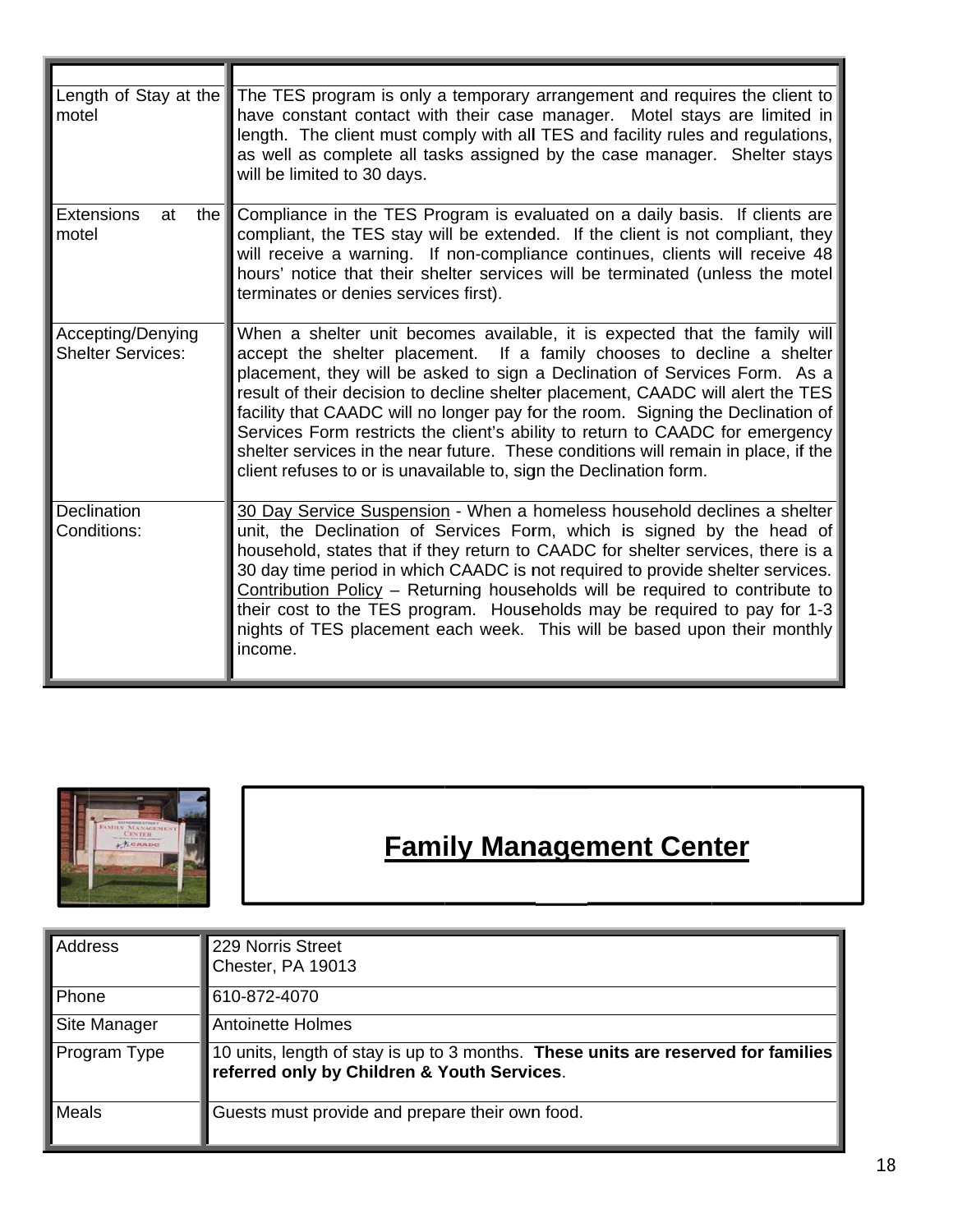Referrals



## **Wesley House Community Corp.**

| Address         | 701 Madison Street<br>Chester, PA 19013                                                                                                                                                                   |
|-----------------|-----------------------------------------------------------------------------------------------------------------------------------------------------------------------------------------------------------|
| Phone           | 610-872-2611                                                                                                                                                                                              |
| Site Manager    | Sheiletta Corporal, Director                                                                                                                                                                              |
| Program Type    | 17 units: 15 family units, 1 unit (four beds) for single women.<br>1 unit for aging out foster care                                                                                                       |
| Meals           | Guests must provide and prepare their own food.                                                                                                                                                           |
| To Refer        | To refer a family, call Community Action Agency Intake Office.<br>All referred households must meet with an intake worker to determine eligibility<br>and determine immediate needs.                      |
|                 | Call Ms. Dinah Boykin at 610-874-8451 Monday through Friday 8:30 to 4:30                                                                                                                                  |
|                 | On evenings and weekends, call 610-874-8451                                                                                                                                                               |
| <b>Services</b> | Case management, life skills education, parenting, budgeting, nutrition, child care<br>GED, housing counseling, vocational/employment referrals and access to<br>behavioral health care and medical care. |